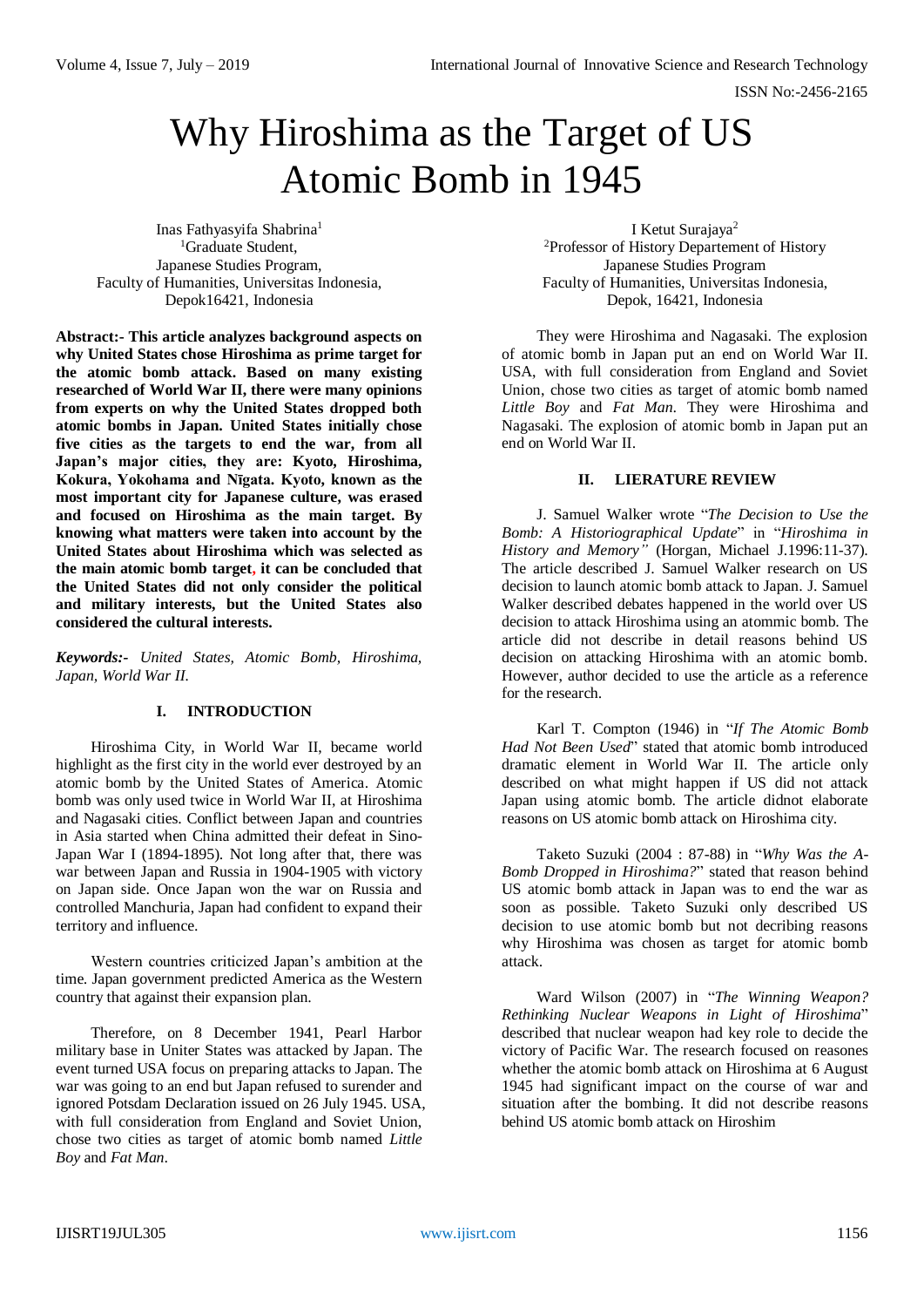# **III. PROBLEM DEFINITION**

Question of the research was the reason behind USA decision to drop the atomic bomb in Hiroshima at the end of World War II in 1945. Why United States of America chose Hiroshima as target of Atomic Bomb. The scope of the research was limited on Washington Naval Power Agreement, Pacific War as part of World War II, and US reason launching atomic bomb attack at Hiroshima, a bomb created by Manhattan Project.

## **IV. RESEARCH METHOD**

The research was based on document study and history research through heuristicc, critic or verification, interpretation, and historiography. Data analyses was conducted using qualitative methode and descriptive analyses. Author described the issue, analysed it and made conclusion.

## **V. DISCUSSION**

#### *A.Western Blockade on Japan*

Leo Marriott (2005), in his book, stated that there would be Naval arm race within years after World War I, especially on US, Britain and Japan Navy, including countries who won World War I. United States of America, Japan, France and Italy agreed to sign treaty to prevent arm race by designing limits on total tonnages of battle ships of each country.

The meeting was known as *Washington Naval Treaty* held in Washington DC from November 1921 to February 1922 to discuss production limit of battleships of each country. Japan, after signing the treaty, later realized that the treaty was designed to limit Japan power as strategy of Allied countries to blockade Japan navy at sea and Manchuria campaign. Japan then realized that the Washington Naval Treaty had become obstacle for Japan to build their naval power.

# *B. Washington Naval Treaty*

The Washington Naval Treaty ended the long naval arm race at the time after World War I, where there were many battle ships remanufactured into naval carrier. The Washington Naval Treaty was revised by London Treaty in 1930 and The 2nd London Treaty in 1936. In the mid of 1930s, Japan and Italy decided to withdrew themselves from the Treaty. Their decision made The Washington Naval Treaty weak and cannot be maintaned.

Based on Office of The Historian, there was an article stipulated three main agreements following The Washington Naval Treaty, they were : Five Power Agreement, Four Power Agreement, and Nine Power Agreement. The key subject of these agreements were as follow:

 $\triangleright$  Five Power Agreement: signed by USA, Britain, Japan, Italy and France. Japan asked for total tonnage control at 10:10:7 while USA asked the total tonnage at 10:10:5. The final comparison was 5:5:3:1.75:1.75 on reason that USA and Britain had Naval Power in the Pacific and Atlanic to secure their colony, (b) Four Power Agreement: signed by USA, Britain, Japan and Italy. They agreed to consult each other if crisis emerged in the East Asia. The agreement replaced Anglo-Japan Agreement signed in 1902, (c) Nine Power Agreement: signed by USA, Britain, Japan, Italy, France, Belgium, Dutch, Portuguese, and China where they agreed to respect the soverignity of China teritory.

Based on data of Siegfried Breyer (1973), The Washington Naval Treaty had impact on the planning and manufacturing of all types of battleships between 1905 and 1945 in six major countries. The researcher stated that, total of Japan's battleship manufacturing, under The Washington Naval Treaty, was controlled under 50.000 tonnage. However, after Japan decided to withdraw from The Washington Naval Treaty, total of Japan's battleship manufacturing was more than 70.000 tonnage. Japan's decision to withdraw from The Washington Naval Treaty was based on reason to save Japan's dignity in world naval supremacy. Japan's govenment was disapointed when they found out that Japan was considered inequal to USA and Britain. Japan considered The Washington Naval Treaty was not fair, where total tonnage of allowed manufactured battleships for Japan Navy were only 315.000 tonnage, while USA and Britain may manufactured up to 525.000 tonnage each.

USA and Britain had bigger proportion in the Treaty because both countries had their own reasons. USA had to protect two big coastlines, while Britain had colonial responsibilities in the world. Japan refused their reasons and rejected the situation of being treated not as superior country like USA and Britain. On 29 December 1934, Japan officially withdrew from The Washington Naval Treaty. Japan then improved the manufacturing of battleships for their Naval fleet. The first two carrier, Akagi and Kaga, were modernized through modification and made them as the first sophisticated carrier in the world after World War I (C. Peter Chen dalam *Japan's Refusal of Washington Treaty 19 Dec 1934 World War II Database*).

# *C. Manchuria Incident*

Based on Encyclopædia of Britannica, Manchuria was ancient teritorry at Northeast China near border of North Korea and Uni Soviet. Manchuria had been part of China teritory for long. On 19 September 1931, Japan launched invasion on Manchuria, one day after Mukden incident<sup>1</sup> which triggered the 2nd Sino-Japan War. Based

1

<sup>&</sup>lt;sup>1</sup> Incident at Mukden (known as Shenyang nowadays), Southern part of Manchuria, where train railroad owned by Japan was bombed by Japanese junior officer. Japan accused China for the bombing.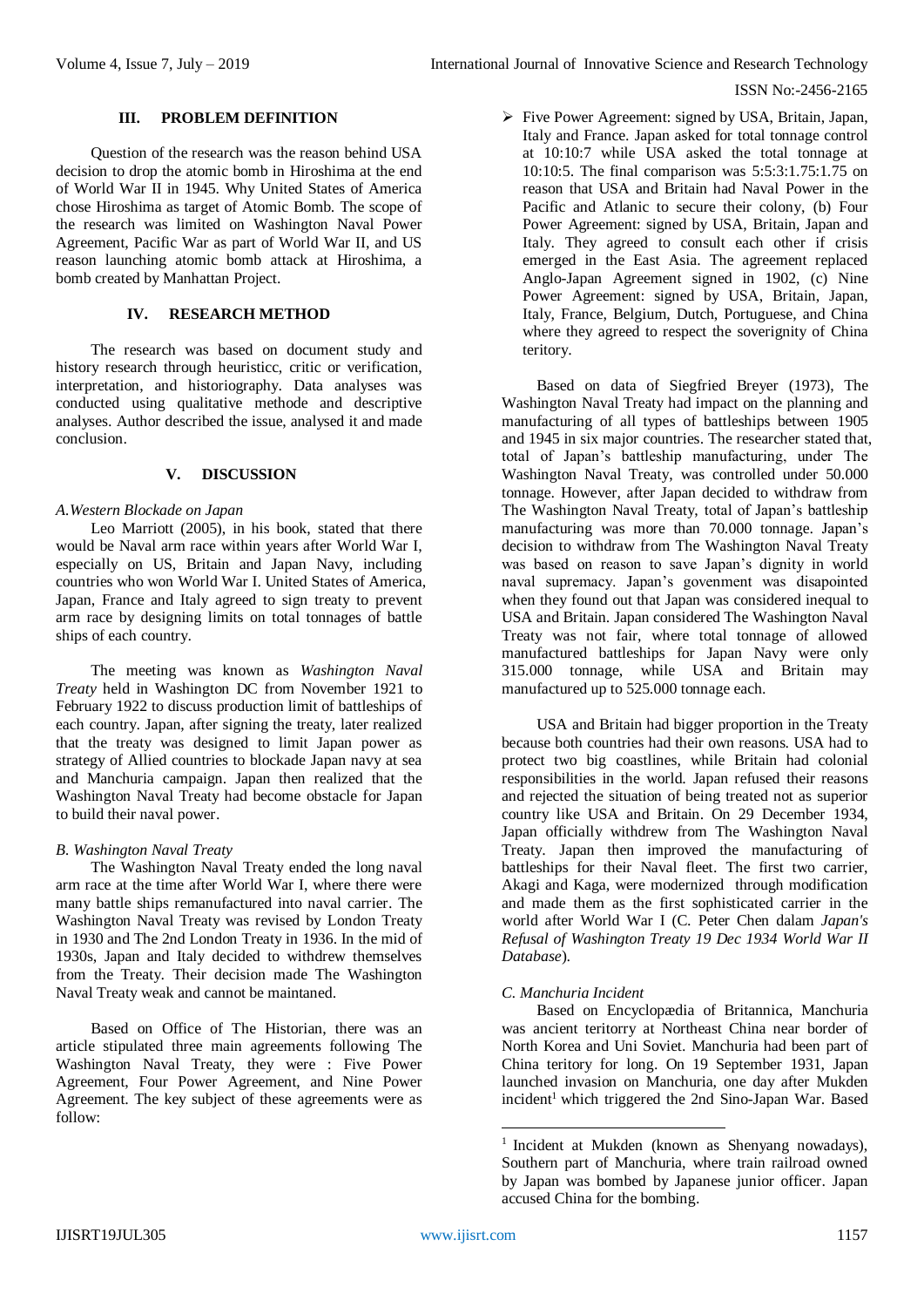on data of Japan Foreign Ministry Archives (2009), in 1932, Japan proclaimed the new country of Manchukuo by 15 September 1932 through Japan-Manchukuo protocol.

Henri Chambert Loir (2014:1) stated that, Manchuria incident happened because Japan did not want Russia entered Korean teritory, which was colony of Japan. Russia wanted Manchuria for their "Warm Water Policy". Russia started their train railway of Trans-Manchuria from Harbin to Port Arthur through Mukden and penetrated Korean area. Loir also stated that Russia sent 177.000 soldiers to Manchuria during Boxer revolt (1898-1901)<sup>2</sup>. Japan's government offered an agreement in 1903 to Russia where Japan would not interfere Russia plan on Manchuria if Russia didnot interfere Korea. Russia didnot respond the agreemet offer from Japan and Japan declared war to Russia by launching attacks to Port Arthur on 8 February 1904 (Henri Chambert Loir, 2014 : 2).

Manchuria was a battleground, politically and military, for Japan, Russia and China before World War I and World War II. Manchuria incident involving Japan armed forces happened in 1931 and it was condemned by Western countries and League of Nation. Japan was considered crossing norms and ethics of world peace. Japan finally decided to leave League of Nations when no other country would support Japan's policy (Harun, Ahmad, 1996 : 11).

Japan's nationalist-imperialist idea grew stronger after Japan left League of Nations. In 1920s and 1930s Japan had strong political faction named *Kōdōha*(皇道派)

and *Tōseiha*( 統制派 )*.* They had strong roles in determining government decision but each of them had different perspectives. Ian Buruma (2004 : 98) stated that both factions believed that national defence should be strengthen by national political reform. *Kōdōha* proposed confrontative approaches to prepare for revolution, while *Tōseiha* considered future war shall be total war and it required solid partnership between bureaucracy and *Zaibatsu <sup>3</sup>* to maximize Japan's military ability and strength. Richard J. Samuels (2007) supported Ian Buruma on the interest of both factions. It was clear that *Kōdōha* wanted Japan's expansion strategy heading north against Uni Sovyet while *Tōseiha* wanted Japan's expansion strategy to go south.

The role of military elites in Japan grew significantly. They had played key roles in Japan's politic within few years and established regime of *tennosei-fascism*<sup>4</sup> which reformed political condition in Japan and expand political influence abroad using military power (Harun, Ahmad, 1996 : 12).

# *D. Hiroshima City*

Based on book published by Hiroshima Peace Memorial Museum, the Sino-Japan war brought development and economic prosperity to Hiroshima. The city had main harbor, Ujina, as embarcation to China mainland. On September 1894, Imperial administration and *Diet* were temporarily moved to Hiroshima from Tokyo. At the time, Hiroshima was considered as second capital of Japan.

The modernization in Hiroshima was triggered by activities during Sino-Japan war. Hiroshima developed and expanded infrastructures such as clean water lines, gas lines, sewers, and power lines to people in Hiroshima. Modern transportation like Tram was also built in 1912. The presence of Tram fluorished shopping and entertainment places for the people. There were also many educational institutes built in Hiroshima, including *Higher Technical College, Women's College,* and private schools. In 1920s, buildings in the city were mixed between old and modern buildings. Bricks and stones building started to change the appearance of the city and Law on buildings in the city applied in Hiroshima at 1923, which turned Hiroshima into modern city.

Military infrastructure factories were built in Hiroshima to support war against China and Russia. Factories to build warships and metal works grew high in Hiroshima. At the time, Hiroshima was the most important city for Japan military base, because Japan built Army Headquarter to face land defense. Hiroshima had become key city in modern military, industry and education in Japan.

Based on book publised by Hiroshima Peace Memorial Museum, people in Hiroshima were forced to work and support military during World War II<sup>5</sup>. It was admitted that people were enthusiazed on Japan's victory during Sino-Japan war and Japan-Russia war. People supported military faction as they brought glory for the country. However, things changed when people were hard to find daily needs and foods were distributed using coupon. People of Hiroshima started to receive negative impact of prolonged wars.

1

1

<sup>2</sup> Revolt in China that happened between November 1899 and 7 September1901. The revolt was triggered by a secret group named *Yihetuan* (Justice and Harmony). Great Mother Queen of China accussed the group on murder of foreign emisaries, so she formed alliance with eight countries : Japan, Uni Soviet, Britain, USA, Germany, France, Austria-Hongaria, and Italy. They deployed 19.000 soldiers to quel the revolt. Boxer rebellion ended at September 1900.

<sup>3</sup> Japanese term for industry and conglomerat business in the time of Japan Imperial system. They were key of economic restoration in Japan since Meiji era.

<sup>4</sup> Facist soldier in Japan.

<sup>5</sup> Shobara Forced Labor in 1943 based on National Order Mobilization in 1939. Workers in civil companies were forced to work in military industries. They were not just Japanesse, but also Korean, Chinese, and others who were forced to work in military factories of building power plant.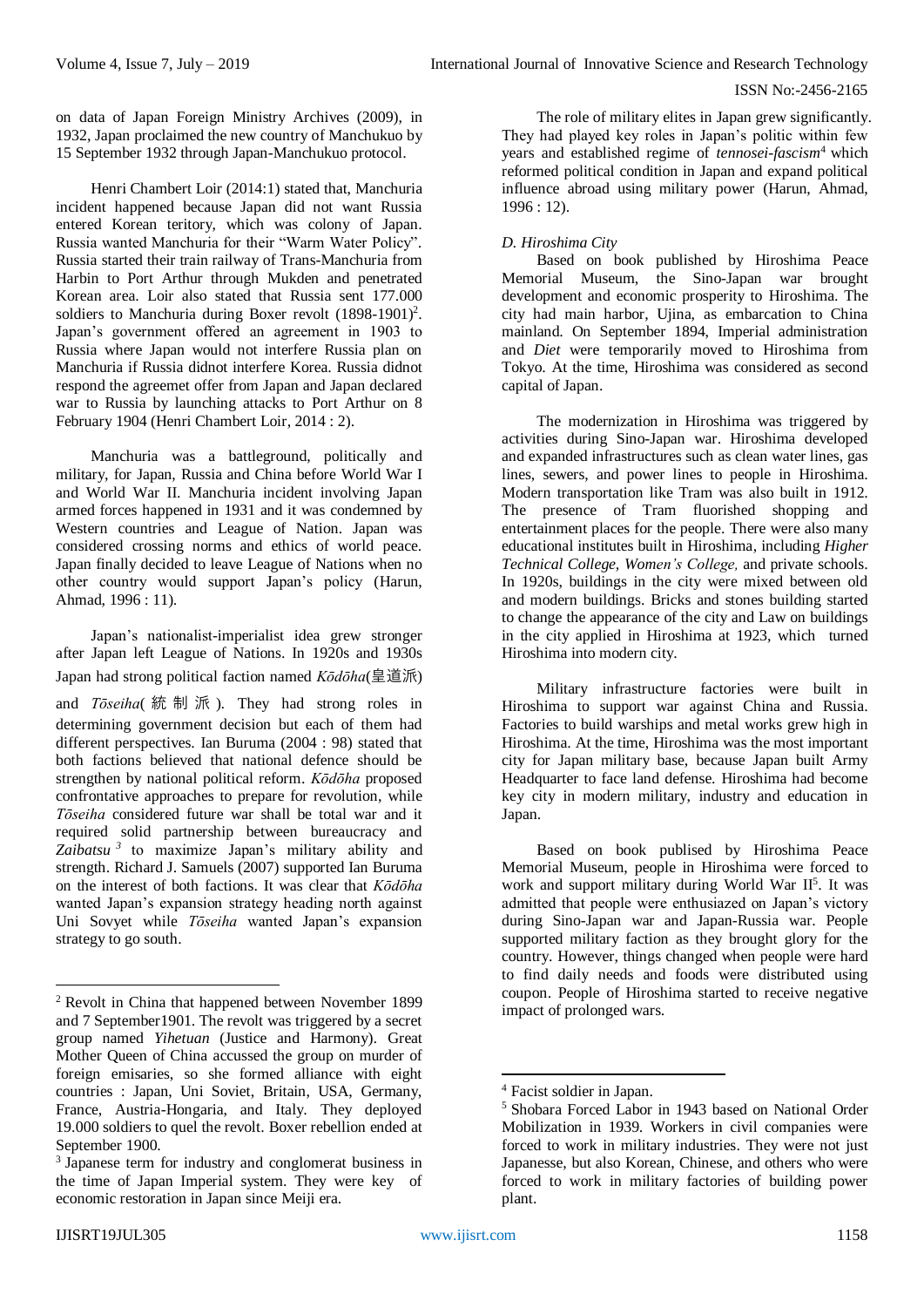# *E. Pacific War*

Although there are many books describing Pacific War, some of them are "*Pearl Harbor as History Japanese-American Relations 1931-1941*" wrote by Dorothy Borg and Shumpei Okamoto (1973) and book "*And I was There: Pearl Harbor and Midway-Breaking The Secrets*" by Rear Admiral Edwin T. Layton (1985), these two books didnot describe Pacific war completely. Author then used book entitled "Perang Pasifik" by Peng Koen Ojong (2005), which completely described about Pacific War. Peng Koen Ojong is a well known and respected senior journalist in Indonesia. Ojong wrote that on Sunday, 7 December 1941, there was an immediate attack on US naval base Pearl Harbor, where Japan deployed 360 air fighters and sunked or damaged 8 battleships. The incident marked as the beginning of Pacific War. On 8 December 1941, US Congress declared war against Japan, which was signed by US President Franklin D. Roosevelt.

Cornelia Schmitz-Berning (2007 : 745) stated that countries invloved in World War II and Pacific War were countries allied in two blocks : Axis block and Allied block. Axis block consisted of countries of Japan, Germany and Italy. Allied blocks consisted of countries of USA, Britain, Uni Soviet, and Cina. Pacific war was the begining of World War II in Asia.

Japan launched attacks to conquer Western colonies in Asia once controlled by Britain and Dutch<sup>6</sup>. Allied naval fleet was vanquished on Java Sea at 8 April 1942 and US Army surrendered to Japan in Philippine. The situation had made USA prepared large scale of naval fleet to face Japan.

Japan attacked Port Moresby, New Guinea and Tulagi island at Solomon island. The attack was known as Battle of Coral Sea<sup>7</sup> where Japan losted four major aircraft carriers in the battle. 1943 is the consolidation year for all conflicting parties in the Pacific war. Japan prepared next moves to fight against allied forces, while allied forces were consolidating the best efforts to optimize their resources <sup>8</sup> . In 1943, USA manufatured military equipments such as fighter plane and warship. In the end of 1943, USA manufactured more than 7.000 fighter planes per month, while Japan only manufactured 1.500 planes per month. USA manufactured 500 warships while Japan only manufactured 30 warships<sup>9</sup>. These data showed how USA had managed their potential much better than Japan. It could be also the reason why Japan lost Pacific War.

1

# *F. Manhattan Project and Decision for Atomic Bomb*

Leslie R. Groves (1962 : 3) stated that in September 1942, Henry L. Stimson, Secretary of War, through Lieutenant General Brehon Somervell as Commanding General of the Army Services of Supply, asked Leslie to come to Washington. Leslie was Deputy Chief of the Army Corps of Engineers, to summon important project later known as Manhattan project. It was led by USA and supported by Britain and Canada. The whole research was led by US Physist Julius Robert Oppenheimer. The origin research of atomic bomb was actually from world known physist Albert Einstein. He did not take part in Manhattan project, but initiated the research of atomic bomb in the USA. The formula of  $E = MC^2$  was formula designed by Albert Einstein as basic theory for atomic bomb<sup>10</sup>.

The Manhattan project was started by physyst imigrants in USA<sup>11</sup> after they ran away from Adolf Hitler because they suspected NAZI were also developing atomic bomb. President Roosevelt, after receiving letter from Albert Einstein, asked physyst to develop atomic bomb secretly. The Manhattan project was designed to anticipate German attack which also conducted research on atomic bomb. The bomb was finally dropped in two Japan's cities because Germany had surrendered. *Little Boy*, the atomic bomb dropped in Hiroshima was manufactured by the Manhattan project, using Uranium-235 <sup>12</sup> . It had 3 meters length, 71 cms wide, and total weight of 4000 kgs 13 . *Little Boy* was the first atomic bomb exploded and destroyed a city in the world. There were 292.325 people killed in Hiroshima<sup>14</sup>.

J. Samuel Walker wrote "*The Decision to Use the Bomb: A Historiographical Update*" *in Hiroshima in History and Memory* (Horgan, Michael J.1996: 11-37). He stated that, there were some opinions among experts on decision to drop atomic bomb in Hiroshima and Nagasaki. Herbet Feis (1961) supported the decision made by The U.S. Strategic Bombing Survey where the war might end in late 1945 without atomic bomb as Uni Soviet would take part on invasion to Japan.

**.** 

<sup>6</sup> "Pacific Summary," *The War Times Journal.*

http://www.wtj.com/articles/pacific\_summary/index.htm 7 James Bowen, "Japan Attacks The Philippines, 1941- 42." 2009,

http://www.pacificwar.org.au/Philippines/Philindex.htm 8 "Pacific Summary," *The War Times Journal.*

http://www.wtj.com/articles/pacific\_summary/index.htm <sup>9</sup> Ibid.

<sup>10</sup>Walter Isaacson, "Chain Reaction: From Einstein to the Atomic Bomb,"*Discover Magazine,* 2008.

http://discovermagazine.com/2008/mar/18-chain-reactionfrom-einstein-to-the-atomic-bomb

<sup>11</sup> Richard Rhodes,*The Making of the Atomic Bomb*,(United States:1988).

<sup>&</sup>lt;sup>12</sup> Isotopuranium-235 had to be physically separated from isotop uranium-238 because uranium-238 is not match for explosive.

<sup>13</sup> Editor Plimbi, *"Melihat Kembali Struktur Bom Atom Little Boy dan Fat Man,"* 2013. http://www.plimbi.com/article/131281/melihat-kembalistruktur-bom-atom-little-boy-and-f

<sup>14</sup> Muhaimin, *"Kisah Ngeri Korban Selamat Bom Atom AS di Hiroshima," Sindonews*, 2015.https://international.sindonews.com/read/1029776/40 /kisah-ngeri-korban-selamat-bom-atom-as-di-hiroshima-1438769832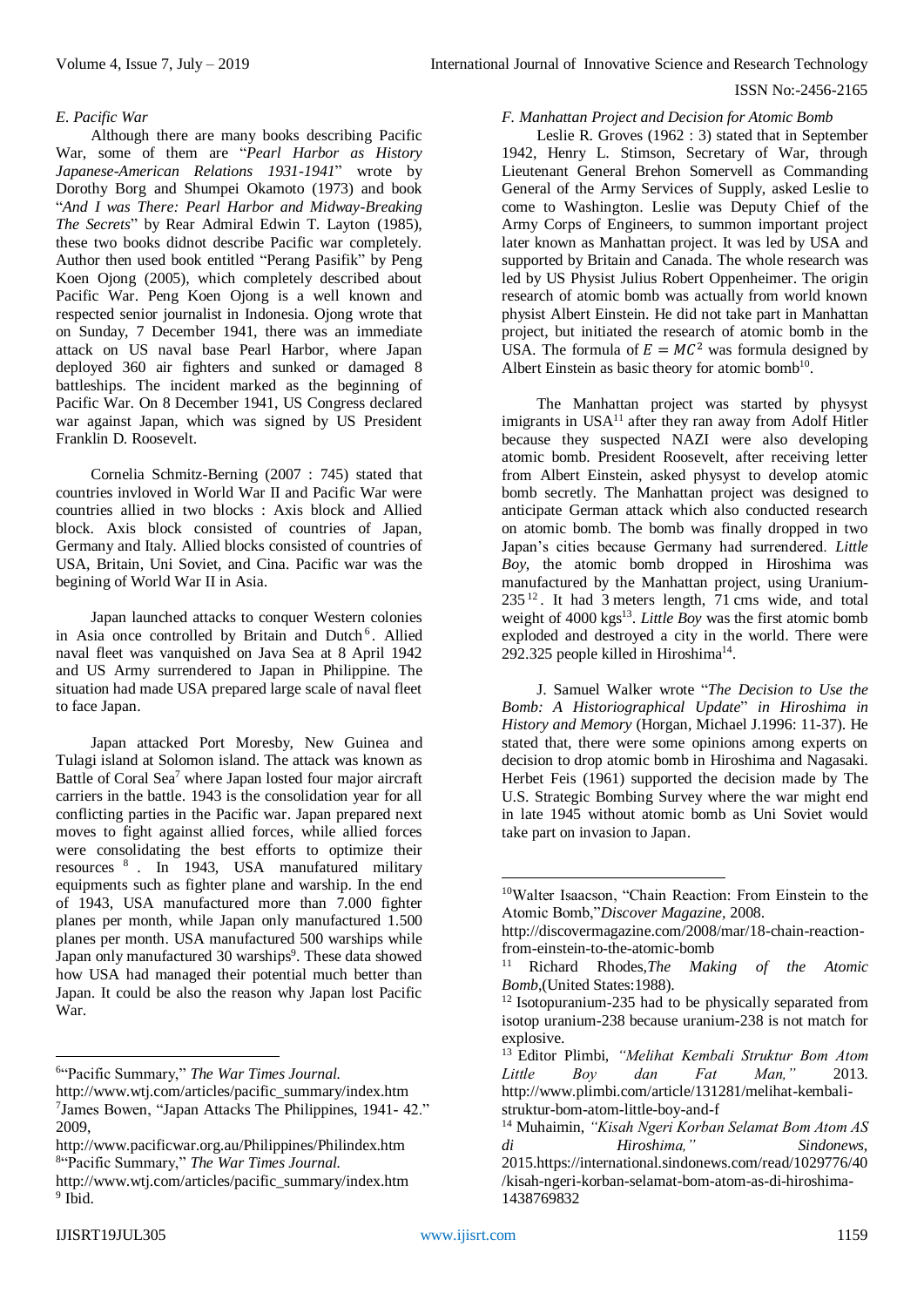Gar Alperovitz (1965) stated that, political issue was the key factor on the use of atomic bomb in Hiroshima. He insisted that the use of atomic bomb would made significant impression to the Uni Soviet not to defeat Japan. Alperovitz agreed with Feis argument that atomic bomb is not necesary in Pacific War, but had another opinion on the issue. Alperovitz stated that President Truman and his councellors should see atomic bomb as "diplomatic key" to prevent Uni Soviet ambition in Eastern Europe and Asia. Lisle A. Rose (1973) disagreed with Alperovitz arguments. He stated that Truman adopted late strategy by delivering Postdam agereement and hoping that atomic bomb would be used on the right time. He rejected political reason behind the use of atomic bomb in Hiroshima.

Martin J. Sherwin (1975) stated that, the main reason on the use of atmoic bomb was to end the war as soon as possible. Barton J. Bernstein (1975), on the other side stated that, all alternatives were not approved by decision makers, as considered too risky than using atomic bomb. Bernstein stated that there was no reason not to drop the atomic bomb in Japan. They should use the bomb to end the war, save American lives and hope for diplomatic impact<sup>15</sup> from Uni Soviet.

Based on original notulent kept by Harry S. Truman Library & Museum, on 17 July until 2 August 1945, USA, Britain and Uni Soviet held Postdam Conference. Based on the Postdam conference, scientists had sent a letter to President Harry S. Truman, USA should not use atomic bomb without a warning. Based on a book published by Hiroshima Peace Memorial Museum, USA had invited Uni Soviet to Postdam Conference because President of USA knew Japan was negotiating with Uni Soviet for peaceful solution. USA believed that the use of atomic bomb may end the war and prevent Uni Soviet influence in East Asia aftermath.

On 26 July 1945, USA, Britain and China signed Postdam Declaration or unconditional surrender for Japan. The declaration decided the future of Japan's Emperor in the future, secret agreement between Uni Soviet and USA to declare war against Japan, and the use of atomic bomb. Japan rejected Postdam declaration and USA decided to drop atomic bomb on 6 August 1945 in Hiroshima.

# **VI. RESULTS**

There were many debates on why US decided to drop atomic bomb at Hiroshima not Tokyo, capital of Japan. The selection of targeted city was based on three conditions: (1) The diameter of targeted city should be more than 4.8 kilometers and hold key role as major city. (2) Effective blast impact, (c) Targeted city might have never been attacked by August 1945<sup>16</sup>.

War committee proposed five major cities as target: (1) Kokura, the city had the largest amunition factory, (2) Hiroshima, the city was the key place for personnel deployment, warfare logistic and headquarter of the armed forces, (3) Yokohama, the city was the place for aircraft and warship manufacturing, machinery, electrical and oil refinery, (4) Nīgata, the city was also key place for personnel deployment, oil refinery, and place for major industries, (5) Kyoto, the city was location of major industries in Japan<sup>17</sup>.

Kyoto was selected as main target and Hiroshima as secondary target. However, Kyoto was dropped from target list due to cultural preservation. Harry S. Truman, wrote in his diary that, after watching the potential devastation of Kyoto by atomic bomb, he decided to dropped Kyoto (the old capital of Japan) and Tokyo (the caiptal of Japan) from target list for the shake of humanity and his position as the world leader. He considered the list was made based on military perspective. Henry L. Stimson, US Secretary of War, was actually the person who gave advice to Harry S. Truman not to dropped the bomb in Kyoto. Based on an article published by BBC (2015), Prof. Wellerstein stated that Stimson had visited Kyoto several times in 1920s when he served as Governor of Philippine. Prof. Wellerstein also stated that, Stimson experience in Kyoto during his honey moon had given him enough knowledge on Kyoto as the city preserving Japan's tradition.

Based on the book of *The Spirit of Hiroshima*, Hiroshima Peace Memorial Museum stated that Hiroshima was secondary capital of Japan in wartime and center of modern industry. During World War II, Hiroshima was almost never being hit by air strike<sup>18</sup>. Hiroshima was also important military base, harbor city for personnel deployment and the situation around the city was suitable as target for atomic bomb<sup>19</sup>. A *website* in Japan named *The Spirit of Hiroshima* stated that at the end of the war, most major cities in Japan was destroyed by air strike, unless Hiroshima. USA had made Hiroshima as AA target, meaning the main target for atomic bomb by USA, with reasons as follow: (1) The size and landscape of Hiroshima matched to the needed target for *Little Boy*, Hiroshima was never been attacked and made impact calculation easier, (2) Hiroshima had large military base,

1

1

<sup>15</sup> Indonesian Language Dictionary:Providing permit or right

<sup>16&</sup>quot;The Atomic Bombing of Hiroshima and Nagasaki: The Selection of the Target,"*Atomic Archives*.

http://www.atomicarchive.com/Docs/MED/med\_chp5.sht ml

*<sup>17</sup>* "Summary of *Target Committee Meetings* on 10 and 11 May 1945,"*U.S National Archives*.http://nsarchive.gwu.edu/NSAEBB/NSAEBB162 /6.pdf <sup>18</sup>Fajar Nugraha,"Alasan Hiroshima dan Nagasaki di Bom Atom oleh AS," Okezone News, 2011. http://news.okezone.com/read/2011/08/07/413/489128/ala

san-hiroshima-dan-nagasaki-dibom-atom-oleh-as

<sup>19</sup>Don Hale, "U.S Planned to Drop 12 Bombs on Japan. The Daily Beast," (London:2015).

http://www.thedailybeast.com/articles/2015/08/14/u-splanned-to-drop-12-atomic-bombs-on-japan.html